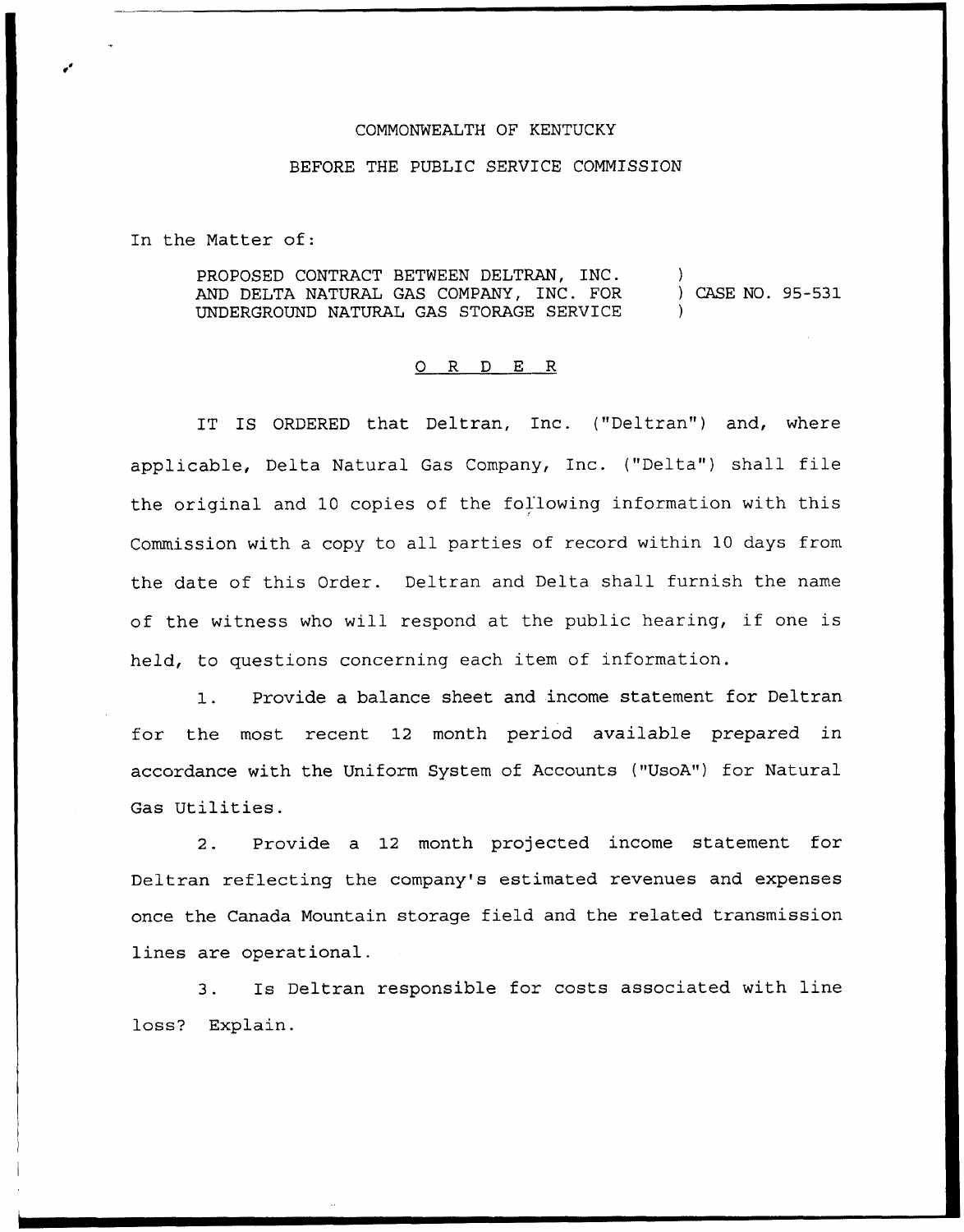4. Provide copies of all procedures Deltran or Delta has established to ensure that its records and operations are separate and distinct from that of any company with which Deltran shares staff or assets.

5. Provide copies of all procedures Deltran or Delta has established to ensure fair pricing of services between itself and any company with which Deltran shares staff or assets.

6. Describe what type of ongoing economic analysis Delta will perform to assure it incurs the least cost possible in securing a reliable source of natural gas for its customers.

7. If Delta finds that buying gas from another source is cheaper than utilizing the storage field, does Delta believe it should or should not be allowed to recover the lease costs through its gas cost recovery mechanism? Why or why not?

8. When does Delta expect to be able to reduce gas costs to the extent that the Deltran cost will be below the cost of the other sources and result in a net benefit to ratepayers?

9. Who is going to operate the storage field and at what cost? Provide a copy of any written agreement for the provision of this service.

10. Provide a breakdown of the costs to operate the storage field and indicate if these costs are incremental.

11. What is the basis for the <sup>12</sup> percent cost of equity in Deltran's cost support filed on March 13, 1996?

12. Once the storage field is fully operational, has Delta contemplated an outright sale to Deltran? Why or why not?

 $-2-$